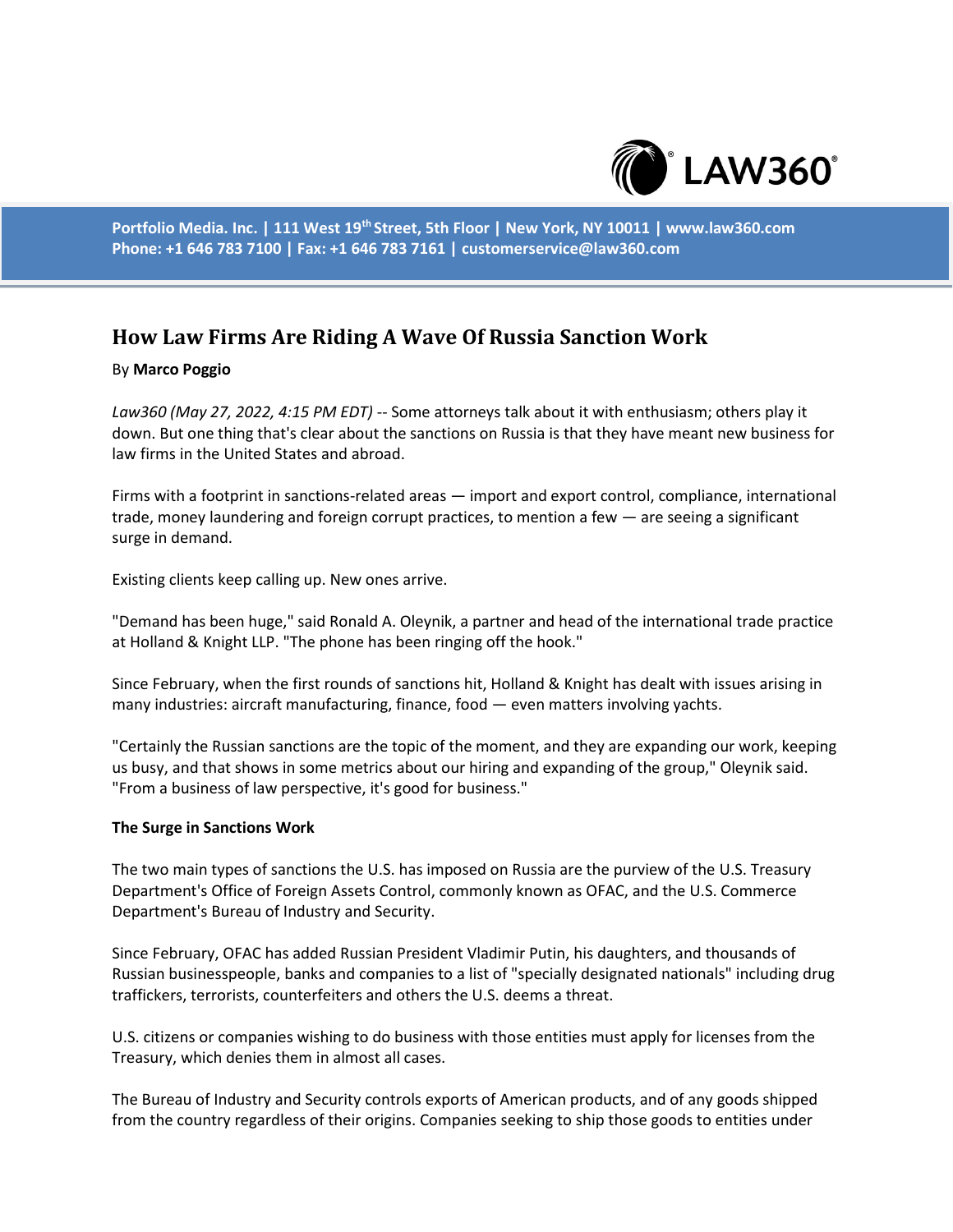sanctions must secure an export license.

In the past, nearly all applications were rejected. Following Russia's invasion of Ukraine, the policy has become stricter: outright denial.

The shifting environment has proved difficult for global companies, many of which have been working in Russia for decades, said John E. Smith, a partner at Morrison & Foerster LLP who served as director of OFAC from 2015 to 2018.

Starting at the end of February, when the Russian army invaded Ukraine, sanctions have been rolled out in waves.

Since then, Morrison & Foerster has dealt with a massive influx of requests from clients trying to manage the extraordinary compliance risks they are facing.

"It sounds immodest — but the requests are pouring in," Smith said. "We're not getting a lot of sleep these days."

Potential penalties for violating the sanctions exceed \$300,000 per violation, or are calculated at twice the amount of a financial transaction violating the sanction. In the case of financial institutions that used to make daily transactions with Russian entities, penalties can reach hundreds of millions, if not billions, of dollars, he said.

"The stakes are as high as they come," Smith said.

Smith said it's hard to project the profit the firm and others will generate from its heightened sanctions work. Law firms are expending significant additional resources to keep pace with the demand, he said.

"I think every major law firm with a sound sanctions practice is busy these days," he said.

The never-seen-before level of coordination among Western countries and their allies has increased the need for firms that can handle not only U.S. sanctions, but those from other countries as well, in particular the United Kingdom and European Union.

Scott M. Flicker, a partner at Paul Hastings LLP and leader of the firm's global trade controls practice, said there aren't that many firms that can handle the work. He thinks there are fewer than 20.

"Fewer firms, more work — means a huge explosion in demand for those firms who do it," Flicker said.

Crowell & Moring LLP has also seen a boost to its sanctions-related business since February.

"This has been the busiest time I've seen in the six years I've been in private practice," said partner Carlton Greene, who spent 15 years working in government, including nine at the Treasury Department. "I think the breadth and speed of those sanctions is really causing a lot of people to come in. And that makes sense, given that Russia is the world's 10th largest economy."

Attorneys at the firm have been billing over 200 hours for sanctions assistance to clients, he said.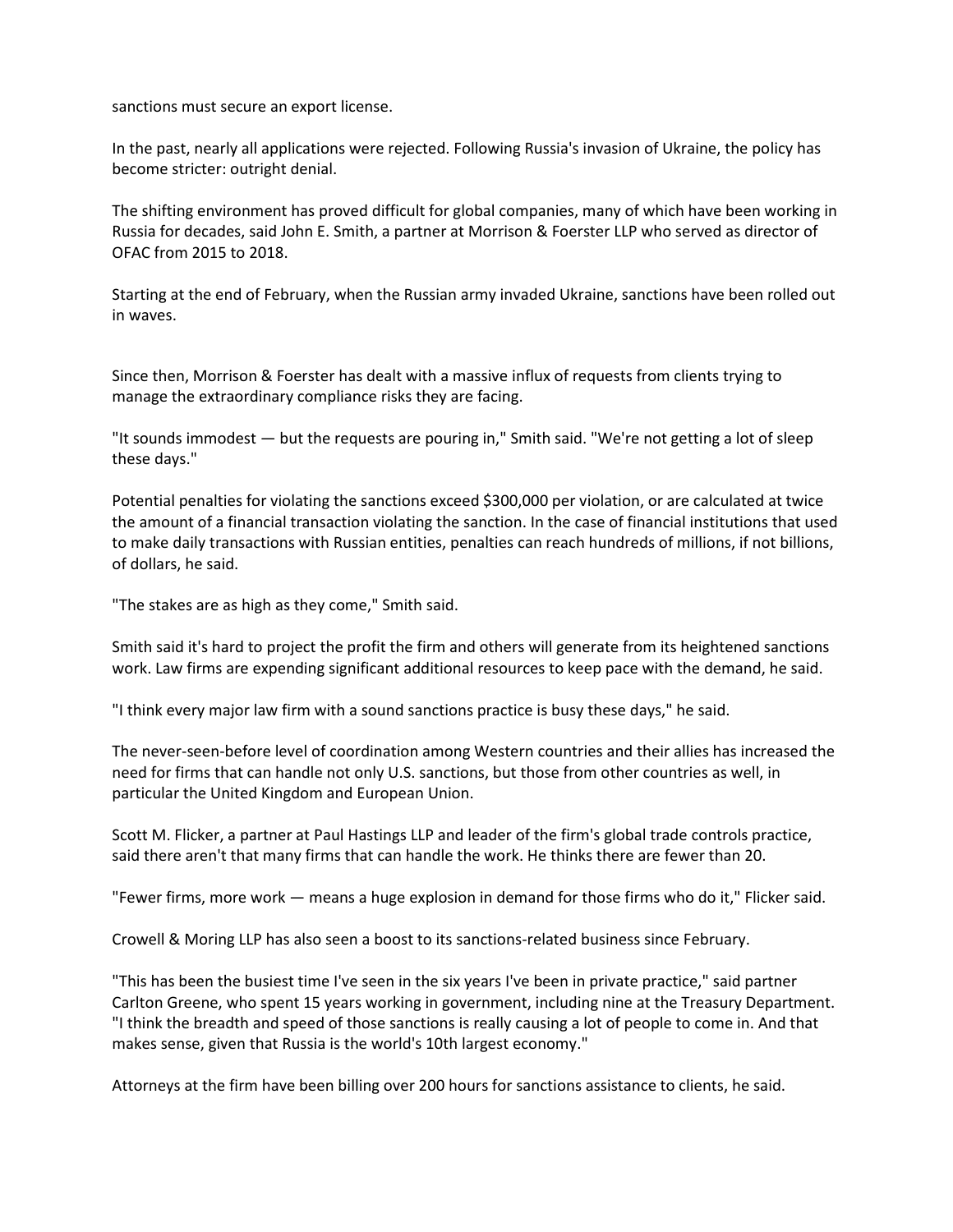Abram J. Ellis, a partner at Simpson Thacher & Bartlett LLP, said since the crisis in Ukraine erupted the firm has experienced a significant increase in business.

"Our attorneys have been exceptionally busy working on economic sanctions matters," he said.

The firm declined to comment on the revenue flow from its sanctions work.

Several major U.S. firms, including Arnold & Porter, Hogan Lovells and White & Case LLP declined to comment on their sanctions-related business.

# **A Global Cycle of Instability and Demand**

The evolving geopolitical landscape has long fueled law firm business.

Wars in Iraq and Afghanistan fueled defense industry exports for years, which in turn gave lawyers a lot of work to do in International Traffic in Arms Regulations, or ITAR.

Changes in foreign policy such as the opening up  $-$  and then winding down  $-$  of relationships with Cuba, the trade war with China, and sanctions on Iran, North Korea and Myanmar have all meant that for firms active in sanctions and trade control, business has been good. The sanctions regime that unfurled since February on Russia only gave it its latest boost, attorneys say.

"There's always something going on in the world," said Oleynik of Holland & Knight.

Nabeel Yousef, a partner at Freshfields Bruckhaus Deringer LLP's Washington, D.C., office, said the cyclical nature of sanctions has started to feel familiar.

"Every two to three years, we kind of have this cycle where there's a crisis, and we don't sleep for a couple weeks or a couple of months, and then it starts to die down," he said. "The difference now, as opposed to previous sanctions events, is that the intensity and the duration feels much more significant."

Unlike the sanctions previously imposed on countries around the world, those on Russia are having a massive collateral impact on the world's economy. That is because Russia's economy, one of the world's largest, has since the fall of the Soviet Union been deeply integrated into the West in terms of money and energy flow.

"The Russian economy is so consequential that there are very few major corporations that haven't been implicated in some way, shape or form with respect to dealings with Russia," said Adam M. Smith, a partner in the Washington, D.C., office of Gibson Dunn & Crutcher LLP. Smith served as an adviser to the director of OFAC, then to President Barack Obama.

Smith said the sanctions regime on Russia has created significantly more demand on a global basis in an area where attorneys already bill over 2,400 hours per year.

"More and more lawyers in this space are incredibly busy," he said. "I wouldn't want to call it a boon because that's sort of a positive connotation. Right now, what's behind the sanctions, of course, is quite tragic."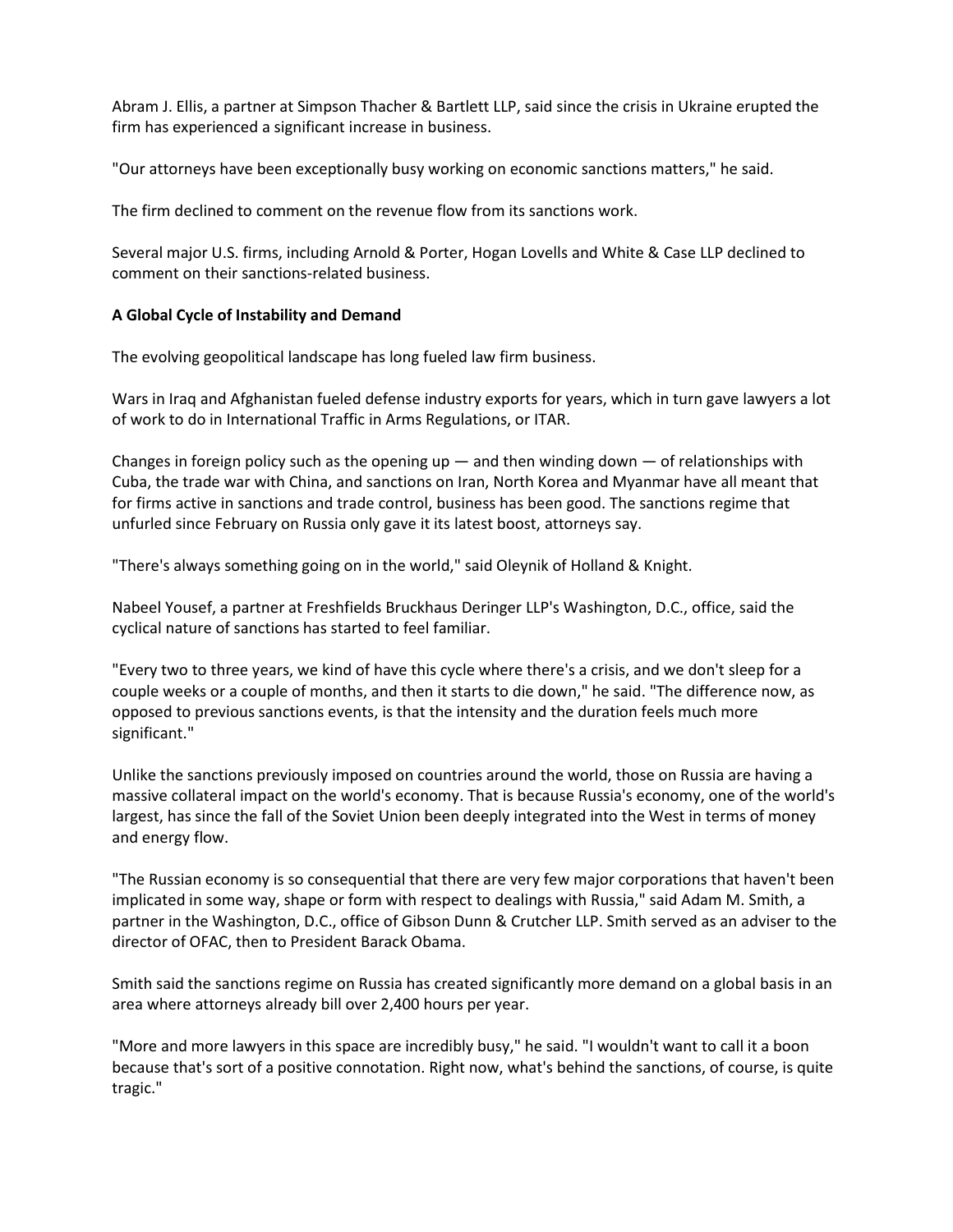While in the case of Iran or Cuba companies only had to deal with U.S. sanctions, the sanctions regime on Russia involves multiple jurisdictions and a more complex set of restrictions on trade.

Most of the work Gibson Dunn is doing in the area is helping clients navigate the new restrictions, assisting companies that are trying to leave Russia and avoid blowback from Russian authorities, and helping businesses understand "what they can and can't do."

Under the new sanctions, it is now prohibited for U.S. people or entities to be involved in providing new investment in Russia, but there is limited guidance as to what that means.

Things get even trickier: Under the U.S. system, a company that is owned 50% or more by a sanctioned entity is also viewed as sanctioned by U.S. law. But the same is not necessarily true in the United Kingdom, or the European Union, Smith said.

Gibson Dunn attorneys now routinely assist clients with those questions.

"We get a lot of different questions from parties on how to view companies that have sanctioned parties in their ownership chain, and how to view that from the Washington perspective, or Brussels perspective, and the London perspective, which can have different answers," Smith said.

Although it is not often taught thoroughly in law schools, junior lawyers in particular are increasingly interested in getting their feet wet in sanctions law, attracted by its dynamism, according to several attorneys who work in this field.

Seasoned attorneys, meanwhile, are often "commandeered" into such work by their clients, many of whom never before had to worry about sanctions, but must now confront them as part of their business, Smith said.

"It's sort of a broad-based growth of this area, which is cross-cutting many different operations of the firm and many different specializations," he said.

Higher demands in sanctions and export control practices, catalyzed by the events in Ukraine, has spurred hiring — Gibson Dunn just hired two sanctions attorneys for its offices in Hong Kong and Singapore — but also training of lawyers already on board, particularly in the United States and Europe.

## **Demand Is Up in Asia, Too**

The Russia sanctions are unprecedented in part because of the large number of countries that imposed them.

Alexander Dmitrenko, a partner at Ashurst's Tokyo office who specializes in sanctions and has for years advised companies with investments in Russia, said the demand for sanction services has been "phenomenal."

"People came to me very quickly. I had to turn away some mandates just because I couldn't possibly add them on top of such overwhelming demand flow," he said. "The last three months have been, I would say, excruciatingly busy for me."

Dmitrenko, who previously worked as head of sanctions for Asia at Freshfields and is qualified as a New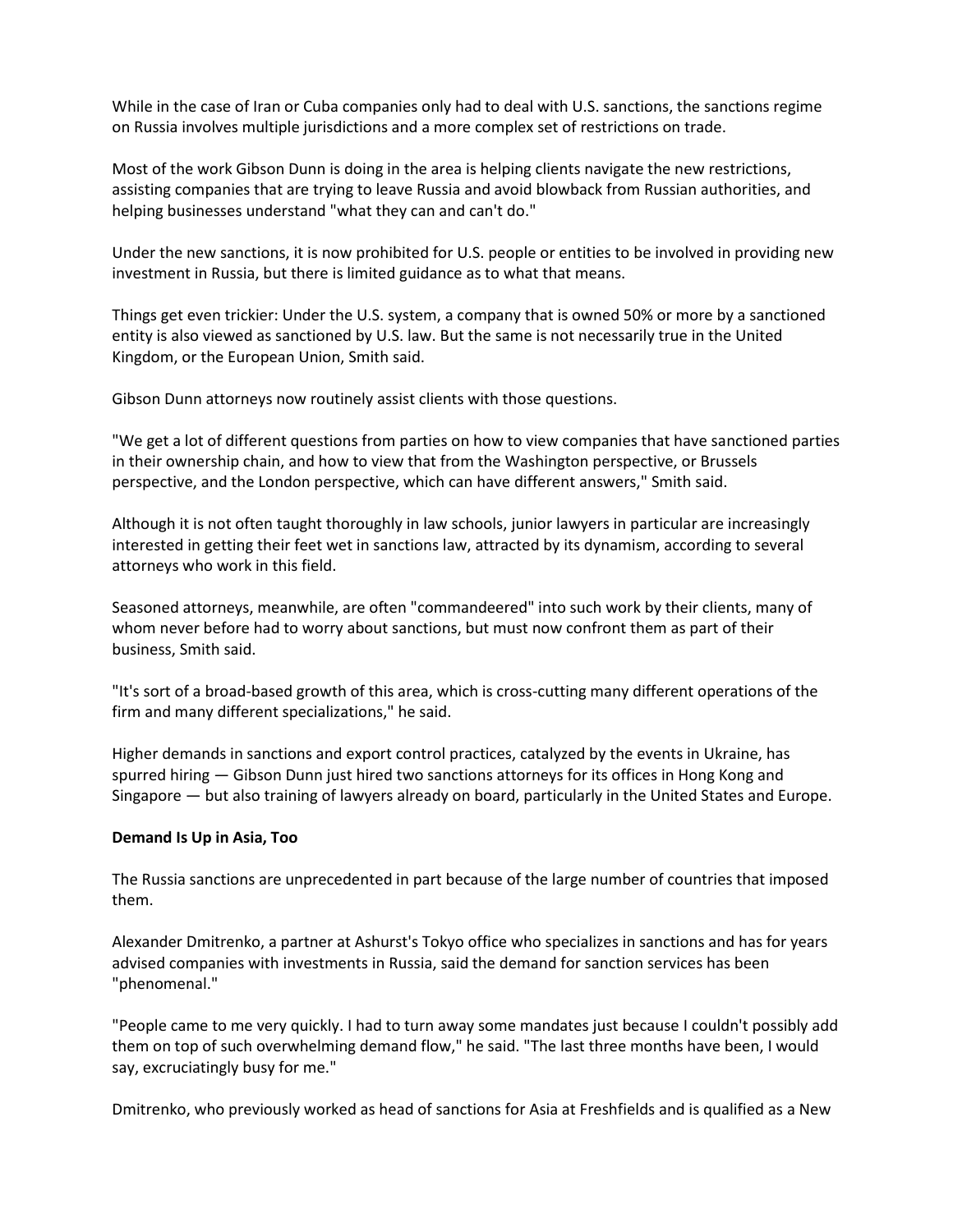York attorney — he's a graduate of New York University School of Law — said the month of March, when new sanctions were issued almost daily, was particularly hectic.

"I was in high demand, which is nice for my practice; obviously. It's not always nice for my clients, because sometimes they have to make tough choices," he said. "They may have made major investments into the Russian economy, which are long-term, only to see those investments nearly evaporate in value."

Ashurst has expanded its sanctions team in the United Kingdom and in Europe, and it's now actively looking to hire attorneys for its Asia practice.

Some large companies seeking to suspend or terminate operations in Russia have delayed their exits from that market because of the pushback from Russian authorities. Dmitrenko's expertise is particularly valuable, he said, because he has a Russian law degree and is of Ukrainian heritage.

Chinese companies are also mindful of exposure to secondary U.S. sanctions, namely penalties the government imposes on countries that deal with sanctioned entities, Dmitrenko said.

During a recent virtual presentation in Hong Kong, he asked the audience if they believed U.S. sanctions would need to be followed, even if they have a direct negative impact on their business with Russia. About 98% of them responded they would likely end their trade relationships, he said.

Demand for sanctions expertise has also sprouted in Singapore, a country that has never before joined global sanction regimes but has imposed penalties on Russia, in part as a message meant to deter China's expansionism in the Pacific region.

Eduardo Ramos-Gómez, a partner at Duane Morris LLP's office in Singapore, said sanctions practice is making its first appearance in the island state.

"We have never been concerned with sanctions," he said. "We have been working on it. We have been reviewing and analyzing. Cynically, I will tell you [it] has been good for business."

## **Will the Demand Keep Up?**

Jen Fernandez, a partner at Sidley Austin LLP, said that when the sanctions hit, corporate clients with operations and employees in Russia needed immediate assistance.

"Especially initially, there was a huge amount of work that was very time-sensitive," Fernandez said.

So far, the workload has continued to be heavy because the sanctions have kept changing. But it remains to be seen whether the uptick in sanctions-related business will be sustained in the future, she said.

Many companies are seeking to suspend or abandon their operations in Russia, not just because sanctions are becoming increasingly complex and difficult to comply with, but also because of logistical issues and reputational risk.

"If we basically scared everyone off of Russia," Fernandez said, "then even though these are long-term rules, there isn't sort of long-term significant business."